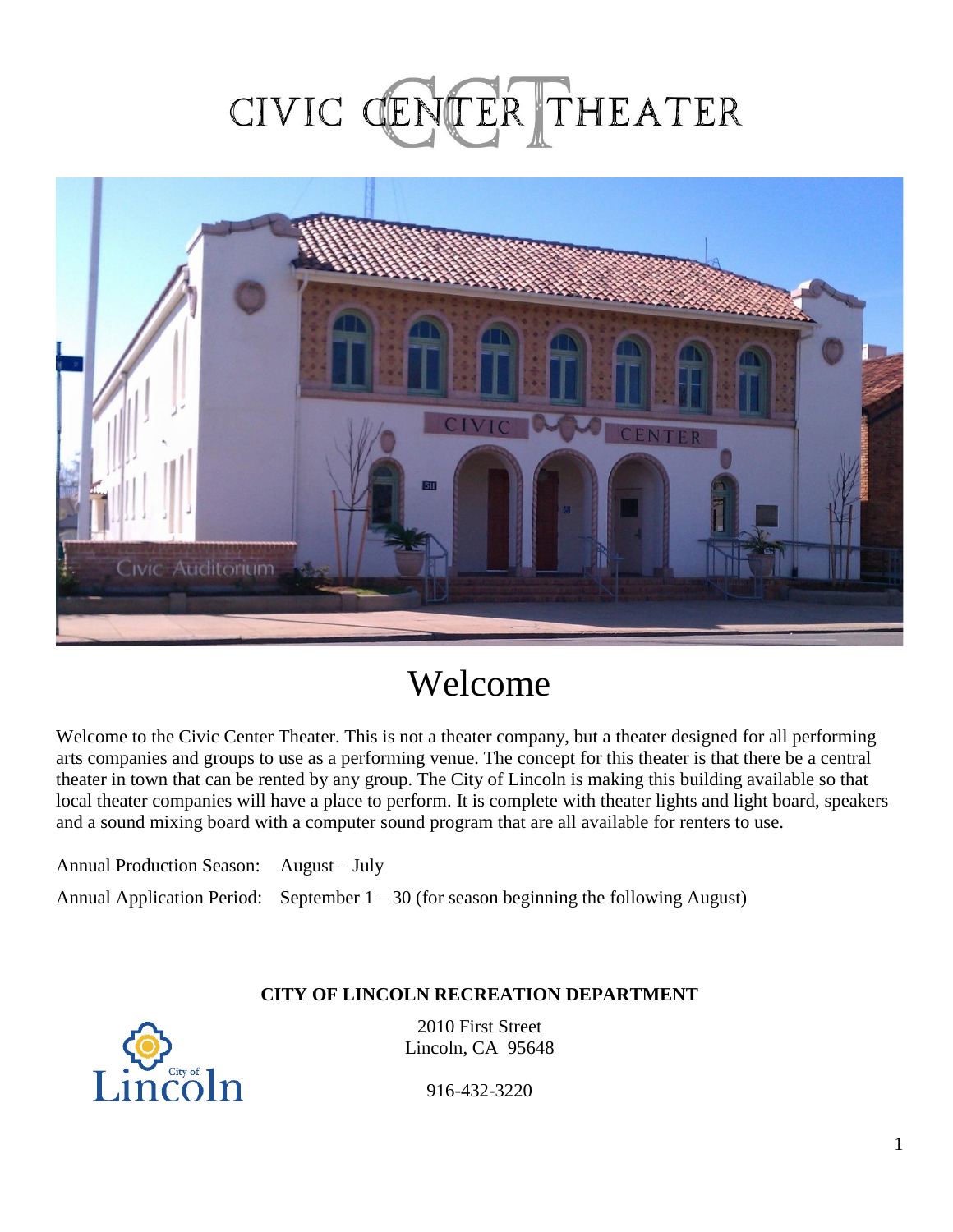# **TABLE OF CONTENTS**

| Introduction                                               | 3              |
|------------------------------------------------------------|----------------|
| Fee Schedule                                               | 3              |
| Calendar                                                   | $\overline{4}$ |
| <b>Submitting Your Application</b>                         | $\overline{4}$ |
| <b>Role of Theater Manager</b>                             | 5              |
| Move-In & Move-Out Days                                    | 5              |
| Renter Responsibilities, Restrictions, Rules & Regulations | 6              |
| <b>Alcohol Requirements</b>                                | $\overline{7}$ |
| <b>Insurance Requirements</b>                              | $\overline{7}$ |
| <b>Facility Maintenance Protocol</b>                       | 8              |
| Facility Use Application & Agreement                       | 9              |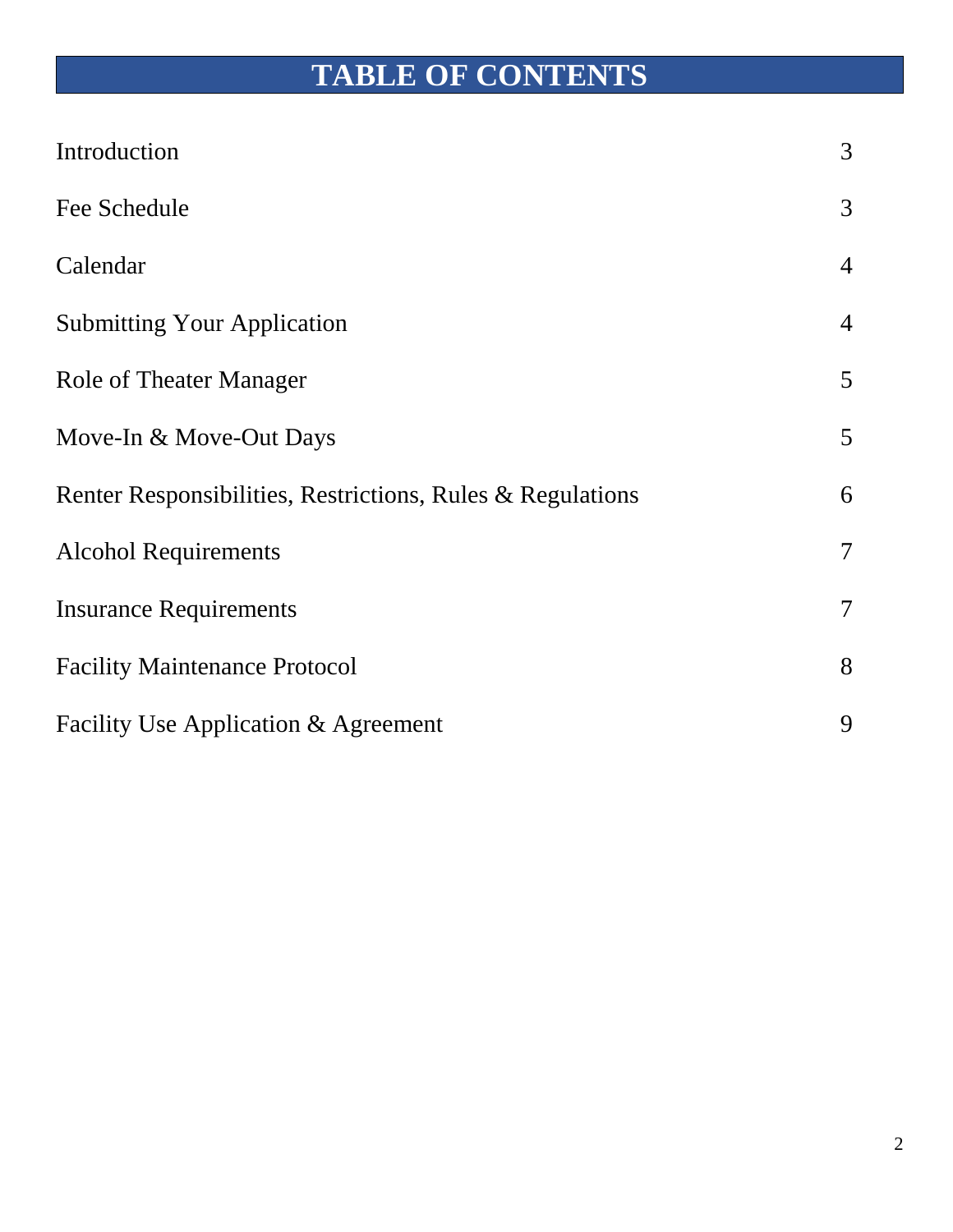## **INTRODUCTION**

Anyone can rent the Civic Center Theater. Preference will be given to City of Lincoln residents and performing arts groups from Lincoln. Each group will need to fill out an application for the following theater season, or if there are dates available, within the current theater season. Blocks are rented as blocks and may not be divided into smaller segments. Weeks can be divided with the permission of the city. Single days within the single weeks that have not been rented can be rented with the permission of the city. There may be times when a morning or afternoon is needed to rent during the time already rented by a performing arts group. This may be able to be arranged by the permission of the resident performing arts group. The city may not take away any time from the resident performing arts group during a rented block of time. The fee to rent the performance blocks is for utilities and cleaning service only, the city does not get income from the rental. The Non-Profit rate is discounted by 25% from the actual cost.

There are many conditions described below. The adherence to these will help the smooth operation of a single theater being used by several Performing Arts Groups. Some of these conditions are specific to the Civic Center Theater, but most of the following are common knowledge of behavior when sharing a theater space.

## **FEE SCHEDULE**

|  |  |  |  | <b>Fees Subject to Change and Apply to Performing Arts Groups Only</b> |  |  |  |
|--|--|--|--|------------------------------------------------------------------------|--|--|--|
|--|--|--|--|------------------------------------------------------------------------|--|--|--|

#### **Damage/Cleaning Deposit -** \$400 (refundable)

| <b>DESCRIPTION</b>             | <b>RATE</b> |
|--------------------------------|-------------|
| One Week w/ Facility Cleaning  | \$610       |
| One Week w/o Facility Cleaning | \$410       |
| Four Week Block                | \$1,840     |
| Eight Week Block               | \$3,480     |

#### **NON-PROFIT**

**FOR PROFIT**

| <b>DESCRIPTION</b>             | <b>RATE</b> |
|--------------------------------|-------------|
| One Week w/ Facility Cleaning  | \$510       |
| One Week w/o Facility Cleaning | \$310       |
| Four Week Block                | \$1,440     |
| Eight Week Block               | \$2,680     |

Daily Rate w/o Facility Cleaning: \$60

\*\* All rates, except when noted, include post rental facility cleaning of common areas \*\*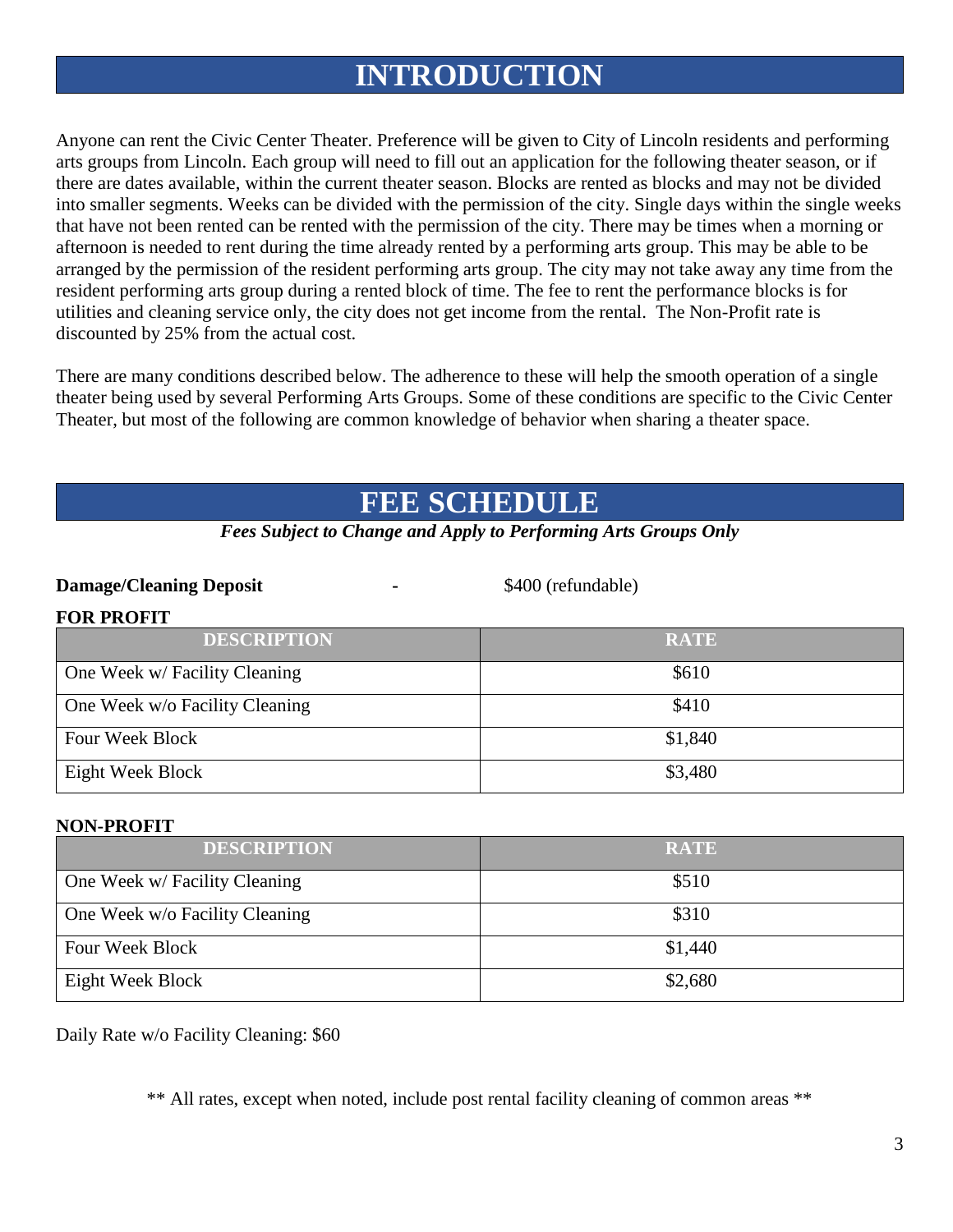# **CALENDAR**

Annual Production Season: August – July

Annual Application Period: September  $1 - 30$  (for season beginning the following August)

- Each group will have a set number of days that will be about 8 weeks long (see theater use calendar). This will allow for load in, set build, rehearsal, a month of performances and one week of strike and move out time. Holiday block is a different length.
- The performing arts groups scheduled to be in the theater during a rental block is considered to be the R*esident Performing Arts Group* and the performing arts group that follows in the schedule is the *Next Performing Arts Group*. These two designations are for scheduling purposes only and do not indicate any ownership of the theater itself.
- The performing arts group that is in block one on the schedule may be known as the next performing arts group that follows the summer show performing arts group from the previous season.

## **SUBMITTING YOUR APPLICATION**

- Applications may be submitted during the Annual Application Period via email to [recreation@lincolnca.gov](mailto:recreation@lincolnca.gov) and by mail or in person to the Recreation Department office at 2010 First Street, Lincoln, CA 95648.
- If applying for more than one block of time during a production season, be sure to identify your first and second choices on the application. Through this method, every effort will be made to award each group with the block(s) they desire. In the event that applicants desire the same block(s), it may be necessary to implement a draft system where groups are given a draft position at random, that order is maintained through a round of selections and then reverses for a second round.
- Awards of a second, third or fourth block during a production season will depend on availability based on the number of applications received during each application period.
- Performing arts groups may not split into two or more "theater companies or groups" and apply for more show blocks. There may not be more than 10% of a performing arts group that has affiliation with another group also applying for a show block, and none of the 10% may have any leadership in another performing arts group. They may be performers or on the technical crew. This restriction is being implemented to keep any one group from dominating the reservation of show blocks.
- On the first day of occupancy the Resident Performing Arts Group will receive the key(s) to the theater. This can happen on the city cleaning day or later, but that will need to be an agreed upon date between the theater manager and the representative of the Resident Performing Arts Group. There will be 2 keys given to the representative of the Resident Performing Arts Group. These keys may not be duplicated.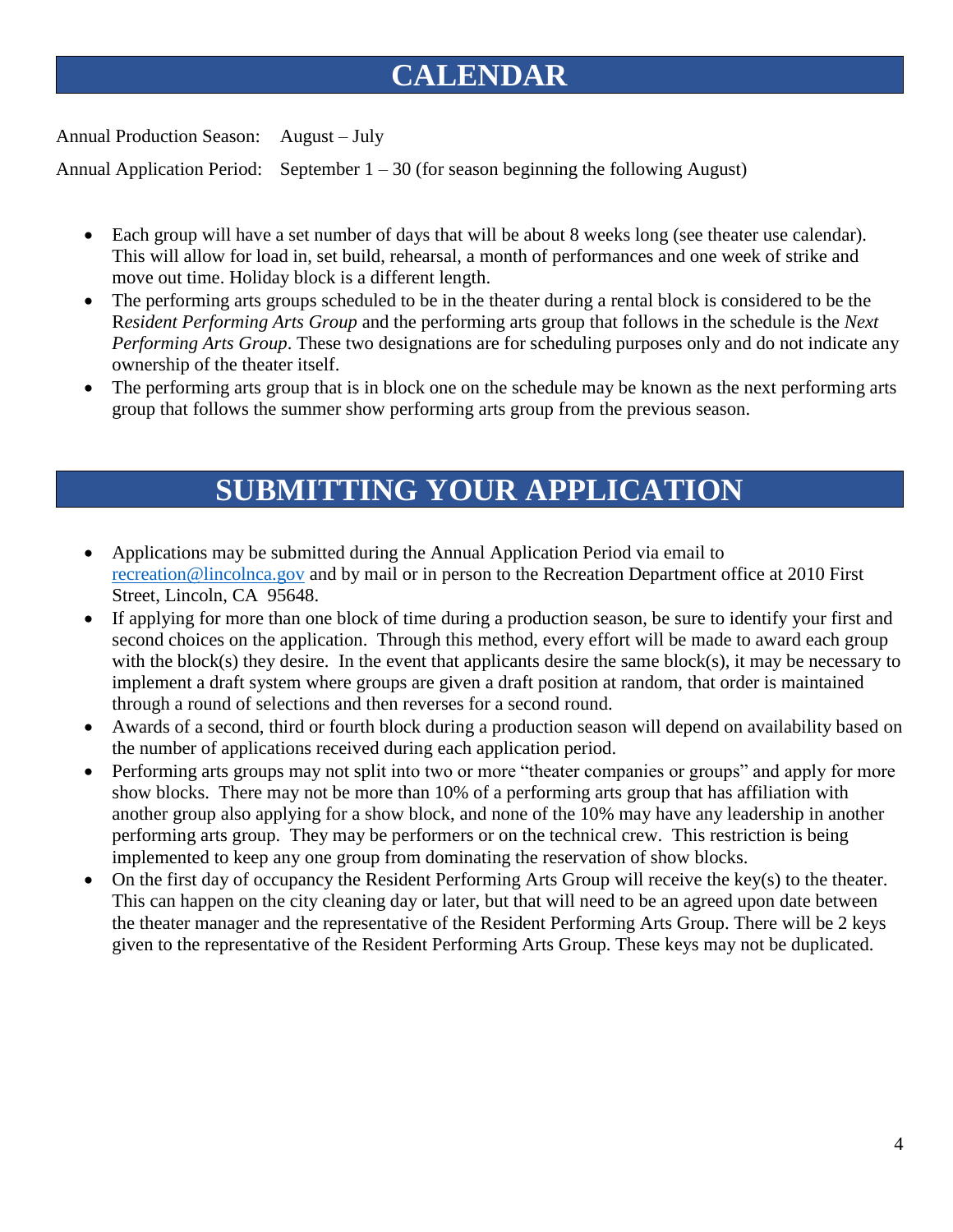## **ROLE OF THE THEATER MANAGER**

- The Theater Manager is a volunteer and not authorized to make decisions for the City.
- Responsibilities Include:
	- Assist with establishing the annual performance calendar at the conclusion of the annual application period.
	- Serve as a liaison between the performing arts groups and the City in regards to all aspects of the rental once an agreement has been finalized. This includes, but is not limited to:
		- o Answering questions pertaining to the rental and permitted use.
		- o Addressing any issues and/or concerns during the rental and reporting to the City when necessary.
		- o Assisting with move-in & move-out days.
		- o Ensuring proper use of the facility.
		- o Ensuring proper use of equipment.

**\*\* The Theater Manager & City staff reserve the right to access the facility at any time \*\***

## **MOVE-IN / MOVE-OUT DAYS**

#### **Move-In Day:**

- This is the first day (typically a Wednesday on the Theater Calendar) that you may move sets, materials, tools etc. into the theater space. It is requested that you put items carefully on the floor, neatly if you can. Materials should be put next to the walls so that they don't block the chairs as chairs may be needed by others during your residency in the theater.
- This is also the day that you can meet with the Theater Manager to get acquainted with the space and receive any final instructions on the use of the theater. If you have any questions or needs this is a good day to address them, however, you may contact the theater manager at any time if there is something you need.

#### **Move-Out Day:**

• This is the final day that you may occupy the theater during your rental period (typically a Tuesday on the Theater Calendar). Plan on having a walk through with the Theater Manager by 4pm to make sure that the theater is in move-in condition for the next theater company. Prior to the move-out day, please remove all materials you have brought into the theater building during your residency.

The following need to be addressed **before** the move-out day:

- $\Box$  Refrigerator has been cleaned, emptied and all kitchen equipment put back in their place.
- $\Box$  Chairs have been stacked and put against the side and back walls.
- □ All dressing room contents have been removed.
- $\Box$  Front rooms have been picked up and floor has been swept or vacuumed.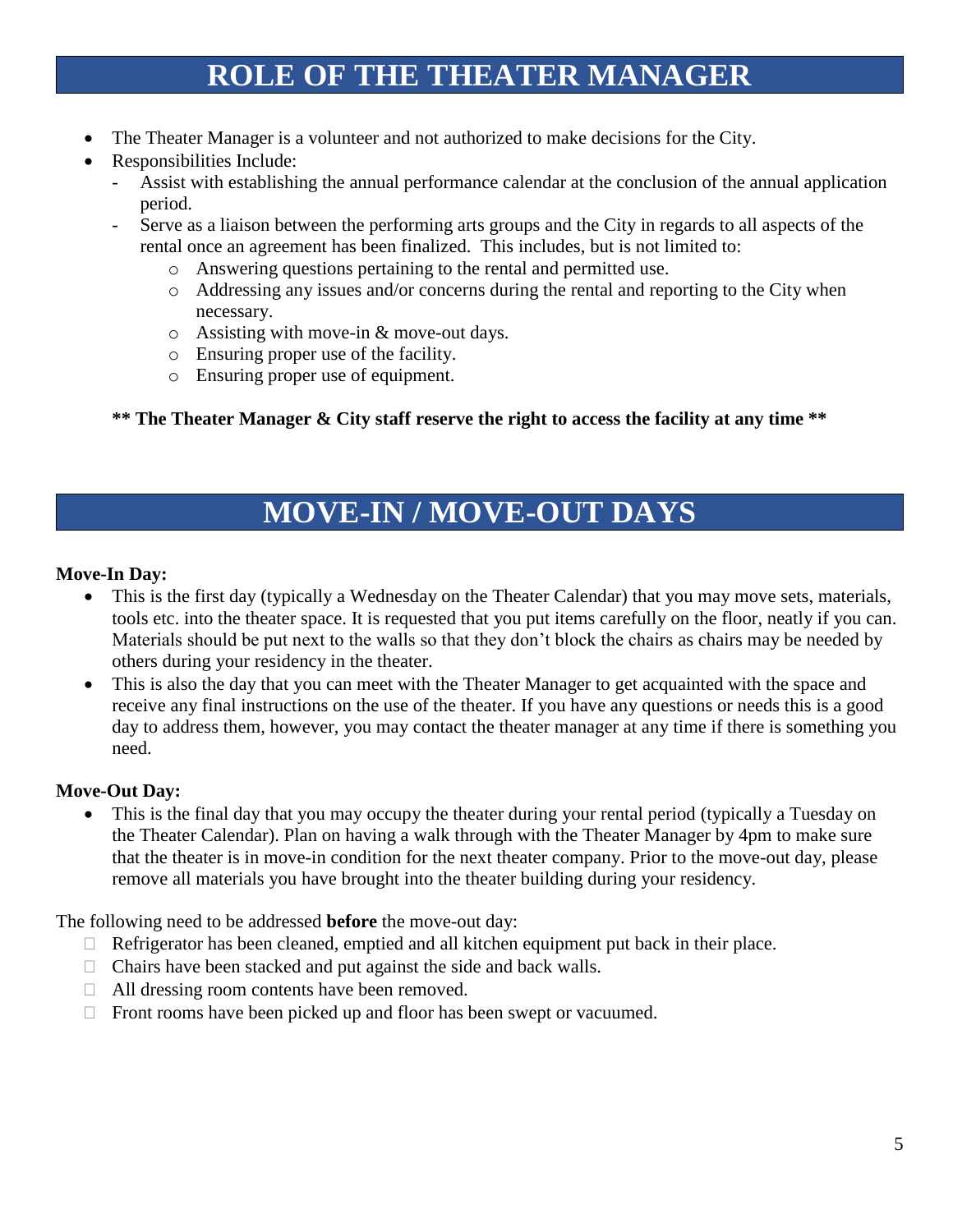# **RENTER RESPONSIBILITIES, RESTRICTIONS, RULES & REGULATIONS**

### **Resident Performing Arts Group**

- It is the responsibility of the Director or Technical Director of the performing arts group using the theater to report any problems to the Theater Manager while giving enough time for the problem to be solved prior to the move-out date.
- Any damage to the facility as a result of the Resident Performing Arts Group must be reported to the Theater Manager immediately. Once reported, an action plan will be implemented to repair the damage. This may include repairs being made by the Resident Performing Arts Group, the Theater Manager, City staff, or a City hired contractor. Any additional expenses incurred by the City will be the responsibility of the Resident Performing Arts Group.
- Any equipment installed for a show needs to meet standard theater safety precautions.
- Requests for any modifications or equipment installed to a permanent structure must first be requested through the Theater Manager and requires written City approval.
- The Resident Performing Arts Group is responsible for all cleaning during their rental period. At the conclusion of the rental, the City will clean all common areas in preparation for the next renter. Common areas include the foyer, restrooms, kitchen, auditorium & stage. The cleaning of all other areas is the responsibility of the renter and must be left in move-in condition. Any expenses incurred by City as a result of necessary extra cleaning or damage will be the responsibility of the outgoing renter.
- The outgoing performing arts group is to make sure that the theater is left in move-in condition for the Next Performing Arts Group.
- All stage markings (scuff marks, tape, paint, etc.) must be removed and stage repainted by move-out day. See Theater Manager for paint.
- On the move-out day, the Resident Performing Arts Group representative will tour the theater with the Theater Manager prior to 4pm for an inspection of the facility and to turn in keys.
- The Resident Performing Arts Group will provide a Certificate of Insurance naming the City of Lincoln as additional insured for the time period that they are in the theater.
- The City of Lincoln and the Theater Manager assume no responsibility for anything that damages or injures any part of the production or people involved.

## *Lighting Restrictions*

- Each performing arts group will be responsible for their own gel costs.
- Theatrical lights may be used for focusing, tech week rehearsals and performances. They are not to be used for general lighting of the stage for non-technical rehearsals or any other time.
- There is a lighting rep plot that needs to stay plugged as it is. The Resident Performing Arts Group may re-gel as needed, but the lights may not change position on the light pipe or be refocused, nor may they be re-plugged. By move-out day, the lights must be re-gelled as they were on the move-in day.

## *Sound Restrictions*

- Performing arts group will supply any needed music and/or sound effects. Put all needed sound on a USB in mp3 or wav format. This USB will plug into the sound computer in the theater. The theater uses the sound program "Show Cue System" to control all pre-recorded sound.
- The theater can supply 2 wired mics, cables, and mic stands.
- The theater does not have any wireless handheld mics or head worn mics. The performing arts group can bring in wireless mics and plug them into the system. Check with the Theater Manager to see how many channels are available.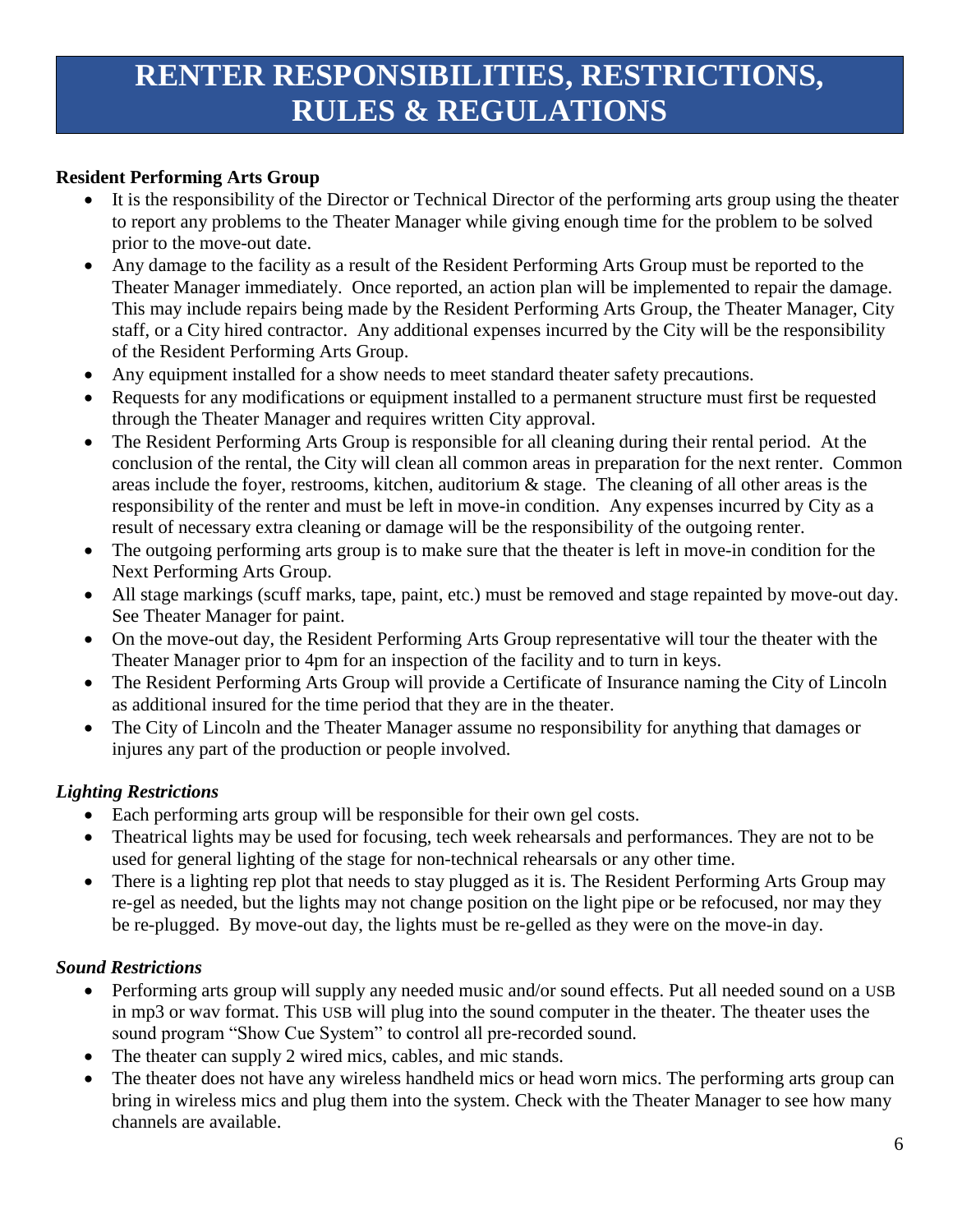#### *Seating Restrictions*

• All aisle widths must be 45 inches or greater. No more than 14 chairs in a row.

#### **Next Performing Arts Group**

• No one from the Next Performing Arts Group is allowed access to the theater without permission from the Resident Performing Art Group Director and the Theater Manager.

## **ALCOHOL REQUIREMENTS**

It is permissible to serve alcohol at events held in the Civic Auditorium provided all applicable laws and ordinances are adhered to and the Lincoln Police Department grants approval. If your organization plans on selling alcohol, you must contact the Lincoln Police Department to secure approval. If approval is granted, the Lincoln Police Department will issue your organization an approval letter. You must then take this letter to the Alcohol Beverage Control Board in Sacramento to secure a one-day liquor permit. This permit must be on display near the area where alcohol is being sold. Generally speaking (according to the Alcohol Beverage Control Board), only non-profits can secure a one-day liquor license. All other organizations/renters wishing to sell alcohol need to hire a caterer with an off-site liquor license to sell alcohol. *It is the renter's responsibility to ensure alcohol is not served to, nor consumed by people under 21 years of age.*

## **INSURANCE REQUIREMENTS**

Insurance is mandatory when renting/using a City of Lincoln facility. At a minimum, this must be a \$1 million general liability policy. Certificate will also need to name the "City of Lincoln, 600 Sixth Street, Lincoln, CA 95648" as an additional insured. There may be exceptions to this minimum and you may be asked to increase the level of insurance if the event warrants it. Please note that a homeowner's policy is not considered to be adequate insurance coverage, although your insurance provider may be able to sell you a special one-day rider. Contact your insurance provider for information and suggestions. You may also want to consider the purchase of Special Event Insurance through the City of Lincoln if you are unable to secure the appropriate insurance on your own. Please contact the Recreation Department at 916-434-3220 for more information.

*FAILURE TO COMPLY WITH THE GUIDELINES OF ANY POLICY, RULE, REGULATION OR PROCEDURE HEREIN MAY RESULT IN FORFEITURE OF YOUR DAMAGE DEPOSIT, AN ADDITIONAL FINE TO COVER COSTS, CANCELLATION OF YOUR EXISTING PERMIT(S), AND/OR LOSS OF ALL FUTURE RENTAL/ALLOCATION PRIVILEDGES.* 

#### *IT IS THE RESPONSIBILITY OF EACH USER GROUP TO ENSURE THAT ALL STAFF, VOLUNTEERS, PARTICIPANTS AND SPECTATORS UNDERSTAND, ABIDE BY, AND ENFORCE THESE POLICIES & PROCEDURES.*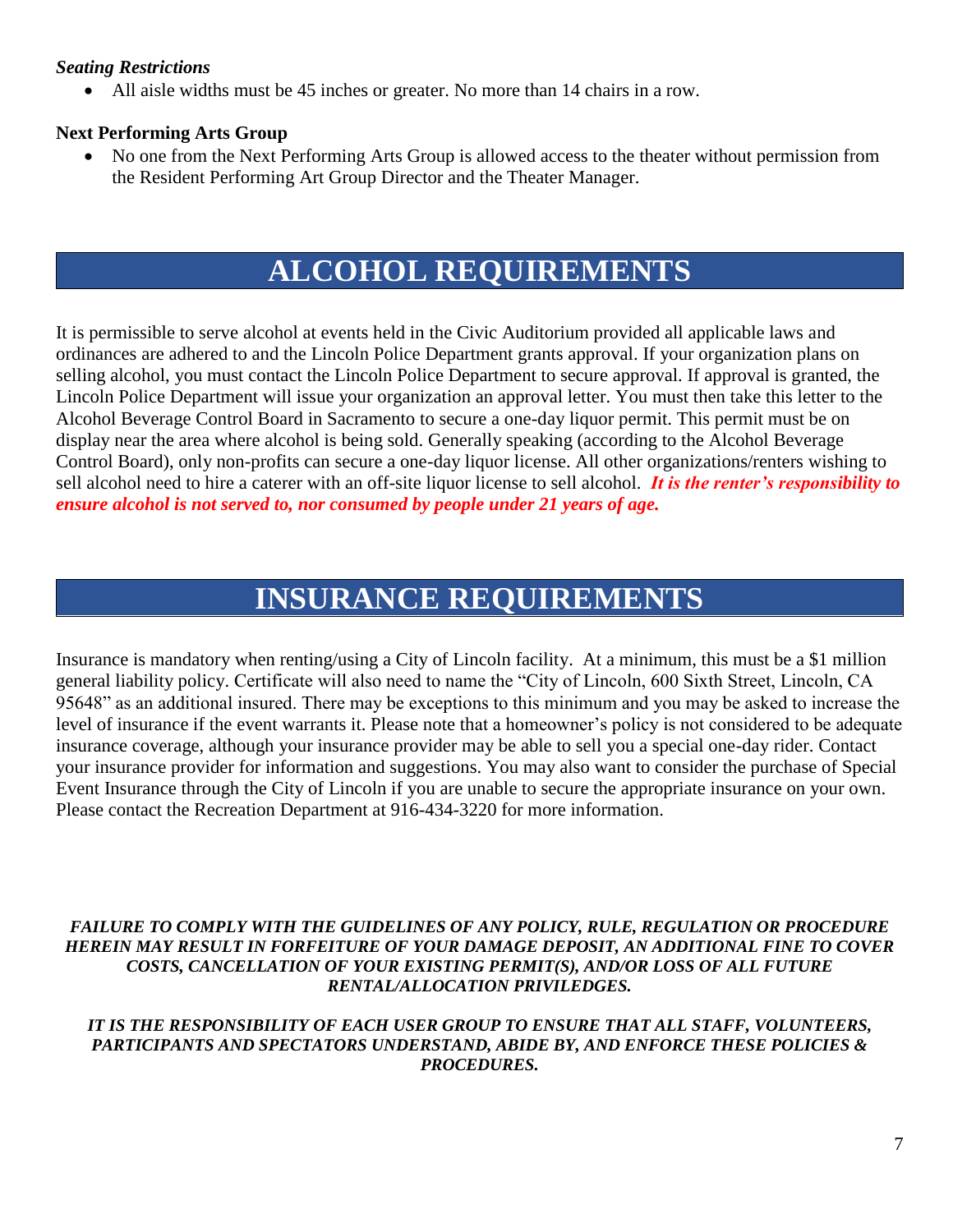# **FACILITY MAINTENANCE PROTOCOL**

Please report any damage or unsafe conditions to the City of Lincoln by following the Facility Maintenance Protocol below.

- Facility Maintenance Needs **"DURING" working hours** (M-F, 8am 5pm)
	- If you have a concern  $\&$ /or need regarding maintenance of a facility/park/field during regular work hours, please direct your call to the Public Services office at **916-434-2450** or email to [public.services@lincolnca.gov.](mailto:public.services@lincolnca.gov) If emailing your request, please allow the next regular business day for response.
- Facility Maintenance Needs **"AFTER" working hours** (M-F, 5pm 8am, and weekends)
	- If you have an immediate need regarding maintenance or repair at a facility/park/field after regular work hours, please direct your call to the Lincoln Police Department at **916-645-4040** to have the appropriate on-call staff person dispatched. If your need is not immediate, you may email Public Services at *public.services@lincolnca.gov.* If emailing your request, please allow the next regular business day for a response.

#### **To Return Forms**

- Email to [recreation@lincolnca.gov](mailto:recreation@lincolnca.gov)
- Fax to 916-434-8057
- Drop off or mail to:

#### **City of Lincoln Recreation**

Attn: Civic Center Theater 2010 First Street Lincoln, CA 95648